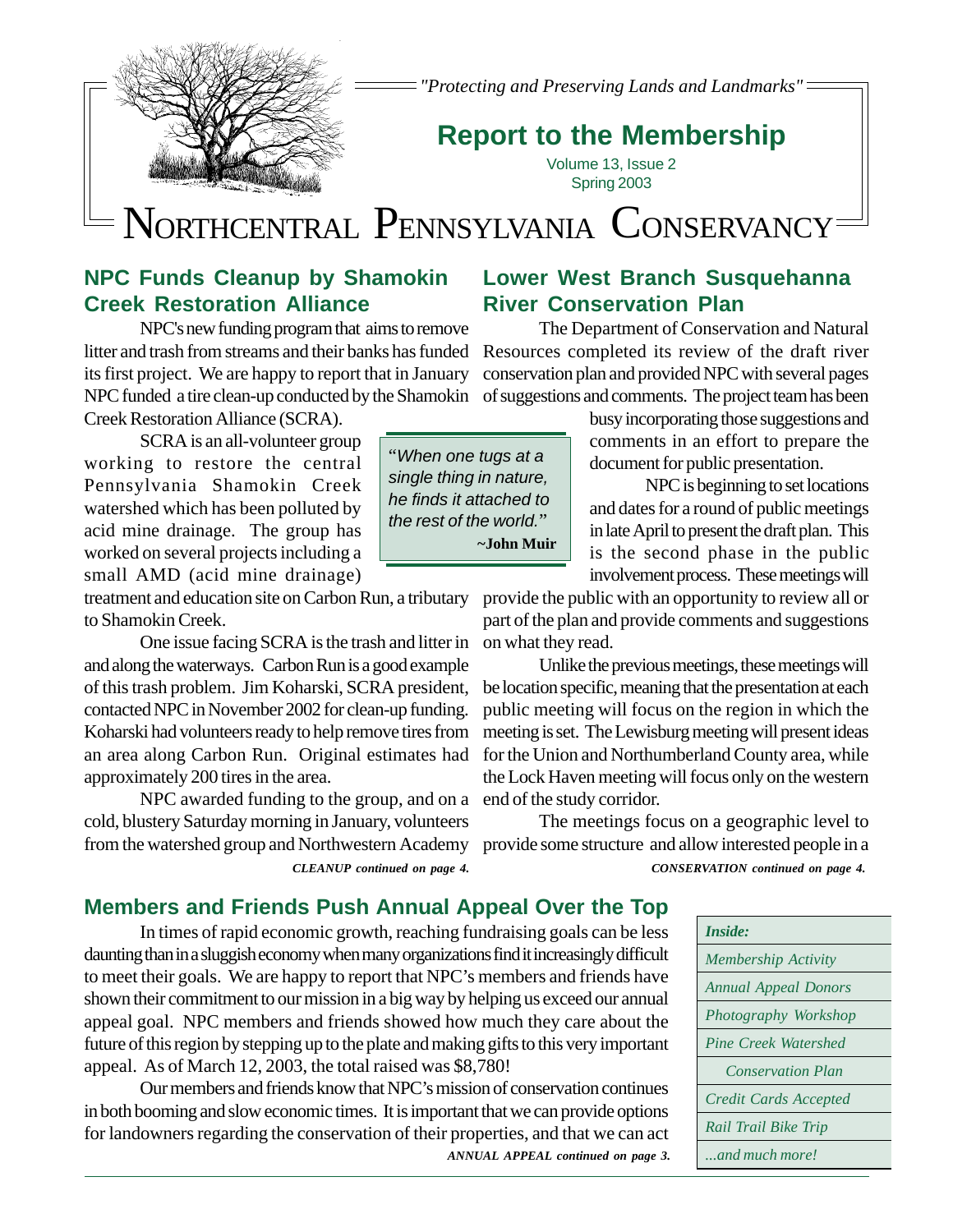### **Membership Activity from 12/1/2002 through 2/28/2003**

#### **CORPORATE MEMBERS**

**Osprey (\$1,000-1,999)** Alpine Club of Williamsport

#### **American Kestrel (\$500-749)**

Columbia Co. Farmers National Bank. Keystone Forging Company Lycoming County Planning Commission Susquehanna Chapter of Trout Unlimited Ann M. Tyler, CPA, PC Woodlands Bank

#### **Small Business (\$100-499)**

21st Century Signs Bob, Chuck, & Rich Roan Inc. Brodart Co. Century 21/ Wilkinson-Dunn Co. Clinton Co. Planning Commission Country Ski & Sports



Eagles Mere Village Inc. Jersey Shore Hospital Larson Design Group Inc. Lonza Inc.

Parente Randolph PC Pine Creek Outfitters PMF Industries Inc. Radiant Steel Products Co. Slate Run Tackle Shop Sovereign Bank Staiman Brothers Inc. Zimmer Insurance Agency

#### **GENERAL MEMBERS**

**Black Bear (\$500-999)** Ann M. Case Gordon & Margie Shaw

**White-tailed Deer (\$250-499)** Richard & Adrienne Craig Walter & Trisha Nicholson Linda Schramm Jerry & Joy Walls

#### **Black Cherry (\$100-249)**

Dr. Thomas Aufiero & Dr. Suzan McGary Malcolm Barlow James W. & Cynthia Mengel Bower Rebecca Burke

Robert W. Colley Merrill J. & Dorothy F. Dodge Chris Dwyer Bernette & George Fitzgerald James Geurts Dr. & Mrs. Michael A. Gross Gary & Susan Harris Dwight & Josephine Lewis Gilbert L. Maton Robert W. McCullough C. Edward S. Mitchell George E. Orwig II James & Evelyn Reeder H. Kenneth & Marilyn G. Ruhl Slate Run Sportsman's Association Judith E. Styrcula Louis S. Winner Jr. DDS PA

#### **Red Oak (\$50-99)**

Dr. & Mrs. David N. Ambrose Eph & Bess Baker Jeff Bowers Peter & Christie Brooks Ned Coates & Gayle Peters-Coates R. Max Coy Eastern Wood Products/ James Furey II Lloyd B. Forcey Daniel Glunk & Margrit Shoemaker Charles "Skip" & Gloria Greevy Boyer & Elinor Kantz Charles & Fay Lindrooth William & Susan Martens MAS Printing/ Michael Salvatori Shawn McLaughlin Jim & Ann Meyer Honorable Malcolm Muir Joseph A. Pecchia William & Nancy Pfeiffer Brian & Dana Pick Deborah Reeder Anne Rice & Rick Mason David & Louise Stone David Tregea David J. & Linda M. Ward Alex & Tracie Witter Dan & Margery Wurster

#### **Sugar Maple (\$35-49)**

James W. Allen Stephen & Stephanie Budman Eila & Jack Campbell R. Jeffrey Coup Kevin R. Cunningham Joseph & Ginny English Gordon & Mary Hiller Toner & Kathy Hollick Debra Makara Kevin L. McJunkin & Marianne Tillotson Dave & Roxanne McMillan Mr. & Mrs. James R. Parsons Michael J. Piccuta MD Dean W. Selfe Sullivan Co. Real Estate/ Mary Cosgrove Carolee & Dick Thatcher

#### **White Pine (\$25-34)**

Rob Barbour Lester Beck Willard Boyd Carey Video Productions/ Bryon Carey Ronna McMurtrie Cassotis Mr. Raymond Chernikovich James E. Clayton Rev. & Mrs. Richard A. Cohoon Rita Confair R. Lowell Coolidge Mike Crist James A. Drobile Esq. Alissa du Bois Robert & Nina Dunkleberger Katherine Durrwachter Dennis & Holly Dusza The Entertainment Review/ Barbara C. Fish Ted & Lee Fenno Richard C. Gleockler Mr. Steele Hahn Chris Herrman Donald G. Holtzman Charles W. Kiehl Dr. Lester G. Kleckner Kent Knisley Jack Kramer Charles R. Lockard Jr.

#### **Are We in Your Will?**

Have you planned a special gift to NPC? Remembering NPC in your will can be a way to leave a legacy to future generations or honor loved ones. If you have already included us in your plans or are going to make a gift to NPC in your will, please be sure that you have designated your gift to "Northcentral Pennsylvania Conservancy," federal employee identification number 23-2606163. You will note that there are many organizations with the word "conservancy" in their name, so please include our full name to ensure that your wishes are carried out as you intend.

Lycoming County Woodland Owners Association Max Mitchell Mountain Stone & Carved Rocks/ Bobby Maguire Mountain Graphics/ Mark Newruck Mr. & Mrs. Chester Pribble Quest/Roy Smith Sandy Rife Neil & Mary Rollins Frank Shinko & Susan Hoelscher Mark Shuman Mr. & Mrs. J. David Smith Susquehanna Longbeards NWTF John & Leah Tewksbury Jerry & Melinda Updegraff Inez L. Van Campen Donald & Vera Visscher Wellsboro Area Chamber of Commerce Mr. & Mrs. H. W. Wieder Terry Wild Studio Edwin & Merlene Young

#### **ADDITIONAL CONTRIBUTIONS**

#### **General Contributions**

Corning Incorporated Foundation (Matching gift) Lycoming Audubon Society Karl A. Herzog Loyalsock Creek Watershed Memorial Fund

#### **Memorial Contributions**

In Memory of *Bernette Kathryn Fitzgerald* by Bernette & George Fitzgerald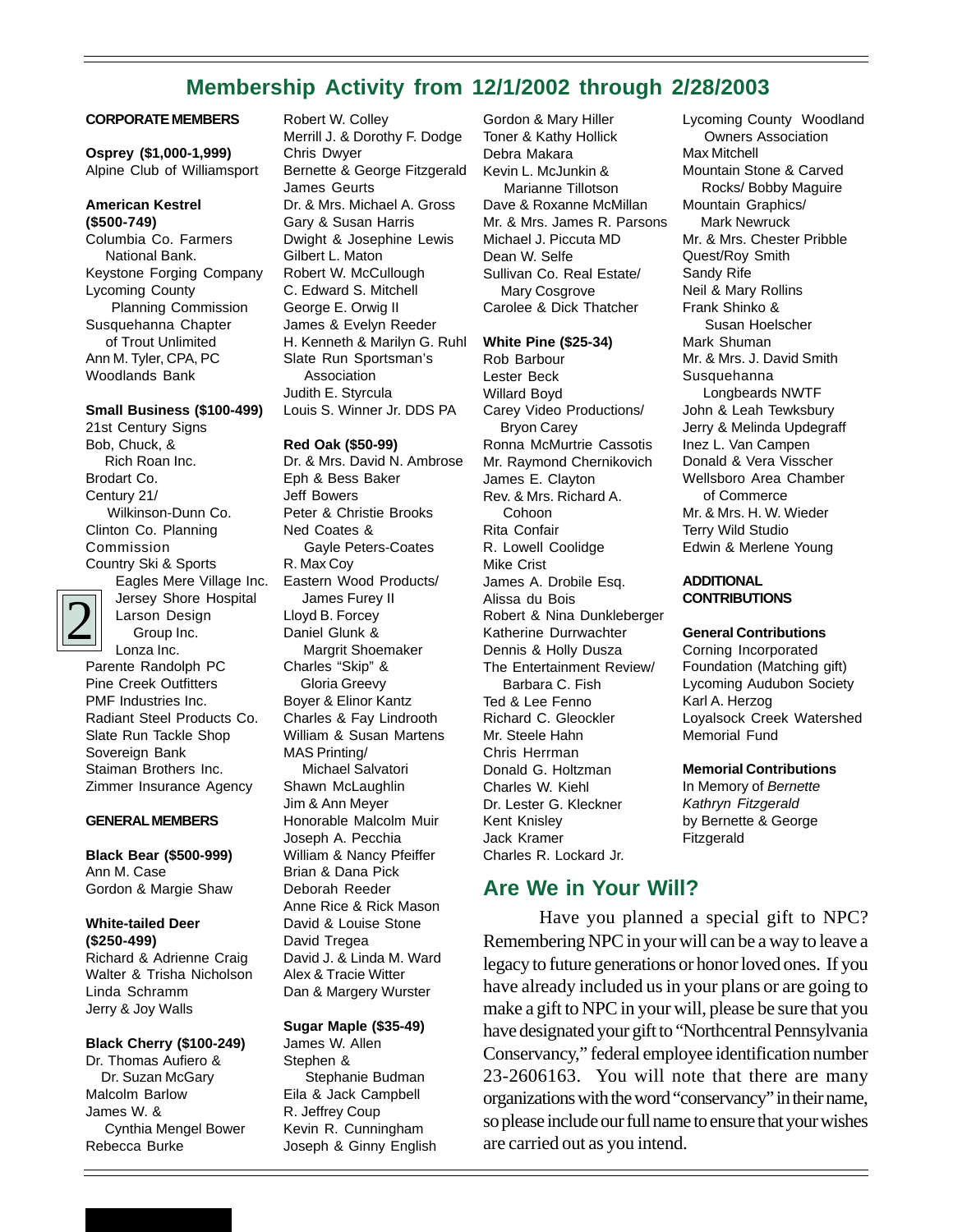### **Plan to Attend These Hikes** Spring is here and that means it is time to get outdoors and enjoy warmer weather. After the winter we have experienced this year, we are sure that our first hike of the year will be well-attended, as everyone has

a bit of cabin fever!

Fearless hike leader Ruth Rode will guide us on a hike of the Farrandsville River Cliffs. This hike is significant to NPC because it features views of the Susquehanna at the starting point of the West Branch Susquehanna River Conservation Plan's coverage area. NPC has been working on this plan for two years and we anticipate finishing the project this year.

Our second hike of the year will take place on Saturday, July 12. Like last year, we will partner with the Eagles Mere Conservancy. We will hike the Butternut Trail in Sullivan County at World's End State Park which features views of the Flynn Property, a project NPC closed the books on in 1993. In addition to the beautiful vistas, one section of the trail looks out on a field of large boulders that not many people have seen.

All of our hikes are free and open to the public. Participants will be asked to sign a waiver the day of the event, and those under the age of 18 will need a waiver signed by a parent or guardian.

We recommend that participants wear sturdy hiking shoes and appropriate hiking attire. Also, bring plenty of water and a snack. Some other items you may wish to bring with you include sunscreen, sunglasses/ hat, and binoculars. For hike meeting times and locations contact NPC.

#### *ANNUAL APPEAL continued from page 1.*

quickly to organize the funding to purchase a property in danger of development. The annual appeal also provides vital operating funds that keep NPC's offices open with a professional staff trained in land-use issues.

NPC would not be able to accomplish our mission without YOUR support, and we are grateful.

Of course, the challenge continues; several philanthropic publications are predicting that nonprofit organizations will see flat giving or reductions in giving in 2003. Many organizations throughout the country have already made or planned cutbacks as they predict the loss of funding.

For those of you who made gifts to the Annual Appeal, our deepest thanks.

#### **2002 Annual Appeal Donors**

Dr. Thomas Aufiero & Dr. Suzan McGary Bald Eagle Township Warren R. & Mary Lou Baldys Malcolm Barlow Dave Barsky Herman & Rita Bocher Mike & Nan Bowser Larry & Joan Briggs Brodart Co. Dr. & Mrs. John L. Brown Alfred W. Buck Russell E. & Linda M. Campbell Michael Casale/ Casale & Bonner PC James D. & Maria C. Casale Ronna McMurtrie Cassotis Central PA Auto Auction Inc./ C. Grant Miller James E. Clayton Rev. & Mrs. Richard A. Cohoon Rita Confair R. Lowell Coolidge Dale E. & Harriet J. Cooper Russ Cowles Cromaglass Corp./ Allan N. Young Robert A. and Dorothy D. Cupper Joseph H. Radley Glenn Davis Fred W. Dochter Doug & Frani Doherty Mrs. Anne Donnelly Martin & Jean Doughty Kevin Drewencki George & Shirley Durrwachter Eagles Mere Village Inc./ Jay Wilkinson Dr. & Mrs. Herbert A. Ecker Sr. Dave & Lisa Engle The Entertainment Review/ Barbara C. Fish Anthony C. Ferraro Joanne Fisher David & Sally Franz Henry & Michelle Frey Veryl & Linda Frye James Geurts Mr. & Mrs. Law Groner Bonita E. Hannis Mr. & Mrs. Dennis Hazlak William B. Heffner III Donald G. Holtzman Rudolph Holtzman Monica Howell Charles W. Hummer Sr. Jersey Shore State Bank Ronald & Martina Johnson Larson Design Group Inc. Richard P. Lauchle Ed Lawrence & Catherine McLaughlin Gladys E. Lewis Charles R. Lockard Jr. Willem J. & Tamara D. Lubbe Ms. Idell Ludwig Kenneth & Ann Lundy

Andrew C. Lyon Mr. & Mrs. Edward Lyon Jr. Lyon Camping & Supply/ Mike & Betzi Lyon Dr. & Mrs. Larry H. Lytle Roger A. Madigan Bobby Maguire/ Mountain Stone & Carved Rocks Dr. & Mrs. Ira G. Masemore Merck & Company Inc. Jim & Ann Meyer Max Mitchell Jack & Suzanne Murray Terry & Dorian Myers Dr. & Mrs. Robert W. Newcomb Les & Adrienne Noelk Mark C. Oberheim DMD Dean W. Palmer Drs. Eberhard & Mary F. Passarge Mr. & Mrs. John E. Person Jr. Thomas & Marsha Person and family Birch & Ann Marie S. Phillips Carol Pollard & Richard White Mr. & Mrs. Chester Pribble Quest/Roy Smith James & Cheryl Redmond Ed & Tink Reish Anne Rice & Rick Mason Clifford A. Rieders Sandy Rife Jack & Joann Rishel Dave Rockey Annie Sanders Carl W. Schlappi Rich & Beth Schluter Linda Schramm Terry Schulz & Kimberley Pittman-Schulz Charles & Helen Schwarz Mr. & Mrs. J. David Smith Bill & Joanne Sneeder Sovereign Bank Staiman Brothers Inc. Linda Stein Robert & Jean Teufel Carolee & Dick Thatcher David & Linda Unger Inez L. Van Campen William & Kimberly Van Campen Dr. Dora E. Van Dine Chalmer & Ruth Ann Van Horn Donald & Vera Visscher John & Carol Wagner Rev. & Mrs. Larry Waltz Harry & Becky Webster Dr. Marshall Welch Mr. & Mrs. H. W. Wieder Mrs. Jane Williams Dave Winton Charles R. Woltz Bill & Pam Worobec Edwin & Merlene Young Robert & Linda Yowell

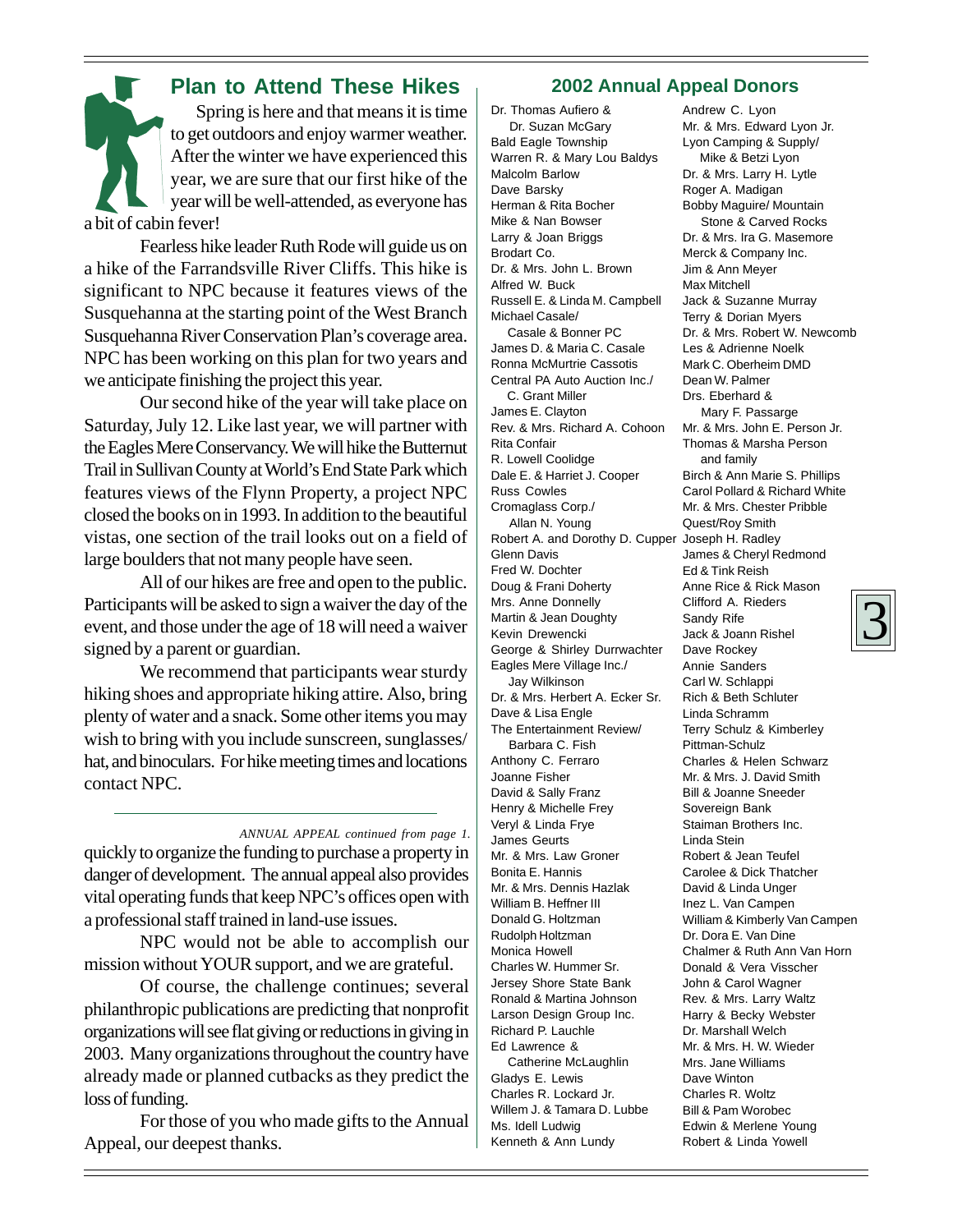

### **Nature Photography Workshop Scheduled**

Have you ever seen something so interesting or beautiful in nature that you wanted to capture it on film, only to get fuzzy shots of your thumb or feet? If you have an interest in nature photography, and would like to learn techniques to improve your photos, make plans now to attend the two-day nature photography workshop on Saturday, May 31 (9 a.m.-4 p.m.) and Sunday, June 1, 2003 (1 p.m-5 p.m.). Jerry Zeidler, local photography enthusiast, will lead the workshop at PPL's Montour Preserve. Participants will learn techniques and take photographs on Saturday, and Sunday's session will begin with a critique of their photos and tips on how to improve.

There will be a small fee for participation: \$20 for NPC members and \$25 for nonmembers. Preregistration is required and class size will be limited to 20 people. Reservations will be available on a firstcome, first served basis. A special thanks to PPL for allowing us to use their facility to hold this event.



#### *CLEANUP continued from page 1.*

worked to collect the tires, carry them to the top of the hill, and load them into a rollback dumpster. Original estimates were slightly off-- **296** tires were removed, with a total weight of 4.4 tons!

The tires were transported to the Lycoming County Landfill for processing. With the tires gone, they will no longer threaten the water quality of Shamokin Creek or provide a potential breeding area for mosquitoes and West Nile virus. Koharski explained, "This is part of a continuing effort by the Alliance to remove litter and trash from this section of Coal Township."

*CONSERVATION continued from page 1.*

certain area to learn more about how the plan addresses that area's situation.

A postcard will be sent with the meeting dates and locations, as well as information on where you can go to review a full copy of the plan. NPC will be working to have the plan available on its website, as well as having hard copies of the plan in various public places.

This phase of the planning process involves a 30-day comment period. The public will be able to provide NPC with written comments, suggestions, and reactions to the plan in an effort to ensure the plan addresses the public needs.

### **Pine Creek Watershed Conservation Plan**

For nearly 5-years NPC has been working on a river conservation plan for the Lower West Branch Susquehanna River. The River Conservation Plan program also allows for planning efforts to be done on a watershed scale. In this type of project, the project team looks at ways to maintain, enhance, or improve both the water body and its watershed.

The Endless Mountains RC&D is leading an effort to develop a watershed conservation plan for Pine Creek. Rob Parker with Endless Mountains has organized a steering committee made up of NPC, the Pine Creek Preservation Association, the Pine Creek Headwaters Protection Group, Lycoming College's Clean Water Institute, the Pine Creek Council of Governments, and representatives from the municipalities and counties along Pine Creek.

Three public meetings will be held in May to begin the planning process. At these meetings a short presentation will be given to provide the public with more information about the river conservation program and specifically, the Pine Creek Watershed Conservation Plan project. The public will be given the opportunity to participate in developing the plan.

This first round of public meetings is very important. The information gathered from the public at these meetings provides the basis for the rest of the plan and will direct the steering committee on how to proceed and what ideas or topics need further research and study.

Meetings are set for Wellsboro on Saturday, May 17; Galeton on Monday, May 19; and Waterville on Saturday, May 24. For the exact location/time, contact NPC or visit the NPC website after May 1. If you want to be added to NPC's contact list for this project to receive meeting information and project updates, call or e-mail the NPC office.



#### **Membership Challenge!**

From now through May 6, 2003 members are challenged to get the word out about NPC to their friends. For each new NPC member you

recruit, we will put your name in a drawing to win one of our great new screen-printed tee shirts. The winners will be drawn at the Annual Dinner. If you win, not only will you get your choice of tees, but the new member you recruited will receive one, too!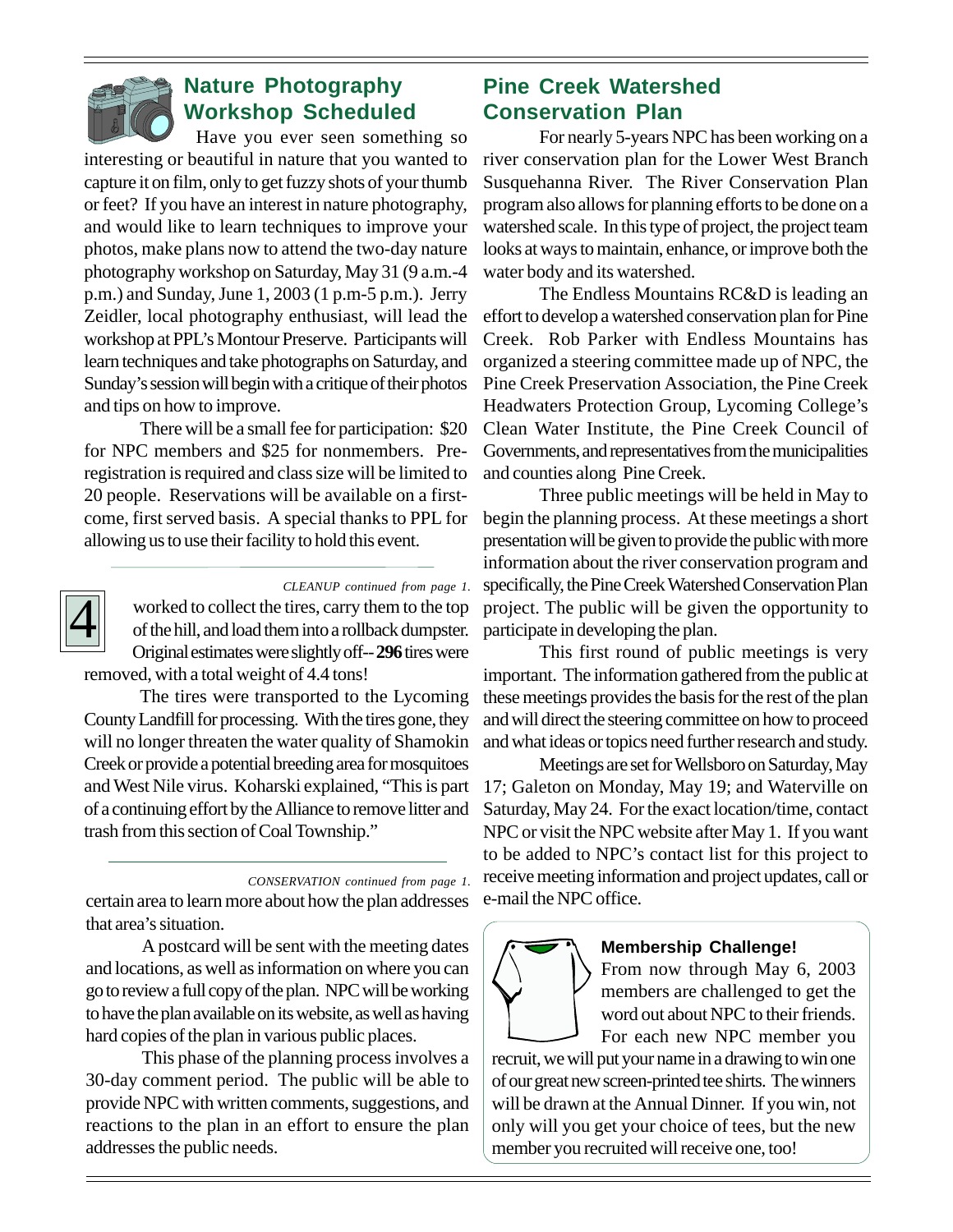### **Use a Credit Card to Make a Gift!**

In today's busy world, many of us no longer rely on a traditional checkbook for payments and purchases. With the prevalence of debit cards and automatic payments, you may not even open your checkbook more than a few times each month. With the way consumers spend their money changing more each day, we have decided to offer an easier way for you to make gifts to NPC or purchase merchandise.

From now through the end of June, we will be offering members and friends the opportunity to make their membership gifts and merchandise purchases with MasterCard and Visa. **If this service is popular, we will continue to accept credit cards, and will offer twelve-month membership installments.**

If you would like to use your credit card to make a gift or purchase with NPC, please call the NPC office and we will be happy to help you.

### **Estate Planning Benefits**

Did you know that there are options available that can provide benefits to you or your heirs, and help further NPC's mission at the same time? Unfortunately, many people do not take the time to consider these types of options until it is too late, and the benefits are lost.

One option that can allow you to enjoy income and/or tax benefits is a charitable remainder trust. The charitable remainder trust can be designed to provide you with income during your lifetime with the interest from a gift made to NPC. Or, you could choose to use the interest from the gift to pay for a life insurance policy that would provide benefits to your heirs.

Charitable remainder trusts can be established through the gift of an asset such as a house, land, or cash. Because NPC is a  $501(c)(3)$  organization, gifts made to NPC are tax deductible to the fullest extent allowed by the IRS.

Many organizations cite these estate-planning options as being underused. This may be because the process may seem confusing, and individuals do not realize that these options could be a good idea for their own estates.

If you have not yet given thought to this important subject, NPC can give you examples of how others have structured gifts in ways that were beneficial to themselves and others. Of course, you should always consult your tax or legal professional for specific information on how to use these tools to your greatest benefit.

### **Pine Creek Rail Trail Bike Trip**

If you have not yet taken a ride on the Pine Creek Rail Trail, you are missing the opportunity to see what many consider to be one of the most beautiful natural areas in the world. On Saturday, June 28, 2003, we are offering you the chance to take a guided trip with us.

Join fellow NPC members, friends and others as we pedal approximately 16 miles through the Pennsylvania Grand Canyon from Darling Run to Blackwell. Our guide will be Weldon Cohick, Jr. Weldon is an avid cyclist who holds the record for the number of trips through the Pennsylvania Grand Canyon at 237! He will point out many features along the trail, and if we are lucky, we will see some wildlife along the way.

We encourage people of all skill levels to participate. You may bring your own bike or rent one. We recommend that you bring along sunglasses, sunscreen, water and a bagged lunch.

Participation is free, and bike rentals and shuttle service by Pine Creek Outfitters are available at a groupdiscount rate. Cost of the bike rental is \$22 (includes bike rental and shuttle service). Shuttle-only tickets are also available at a cost of \$10 each. To receive

these rates, rental and shuttle reservations should be made by calling the NPC office.



Pre-registration is required for all participants, and all participants must sign a waiver prior to the start of our journey. Those under 18 years of age must have a waiver signed by their parent or guardian .

To carpool from NPC's Williamsport office, please contact Julie Adams at 570-323-6222 or email jadams@npcweb.org prior to June 28.

For more information, to register, or to make reservations for bike rentals/shuttle tickets, contact the NPC office. You can read more about the rail trail by checking out these websites:

http://www.dcnr.state.pa.us/rails/pinect.html http://www.pinecrk.com/bike/bike.html

### **NPC Volunteers are the Best!**

Thank you to all the volunteers who gave their time at the NPC booth at the Trout Unlimited Trout Kickoff in March:

| Don Alsted           | <b>Harvey Katz</b>  |
|----------------------|---------------------|
| Carl & Marti Barlett | Les Noelk           |
| George Durrwachter   | <b>Terry Schulz</b> |
| <b>Brian Haas</b>    | Rick & Sue Sprout   |
| Skip Heller          | Linda Stein         |